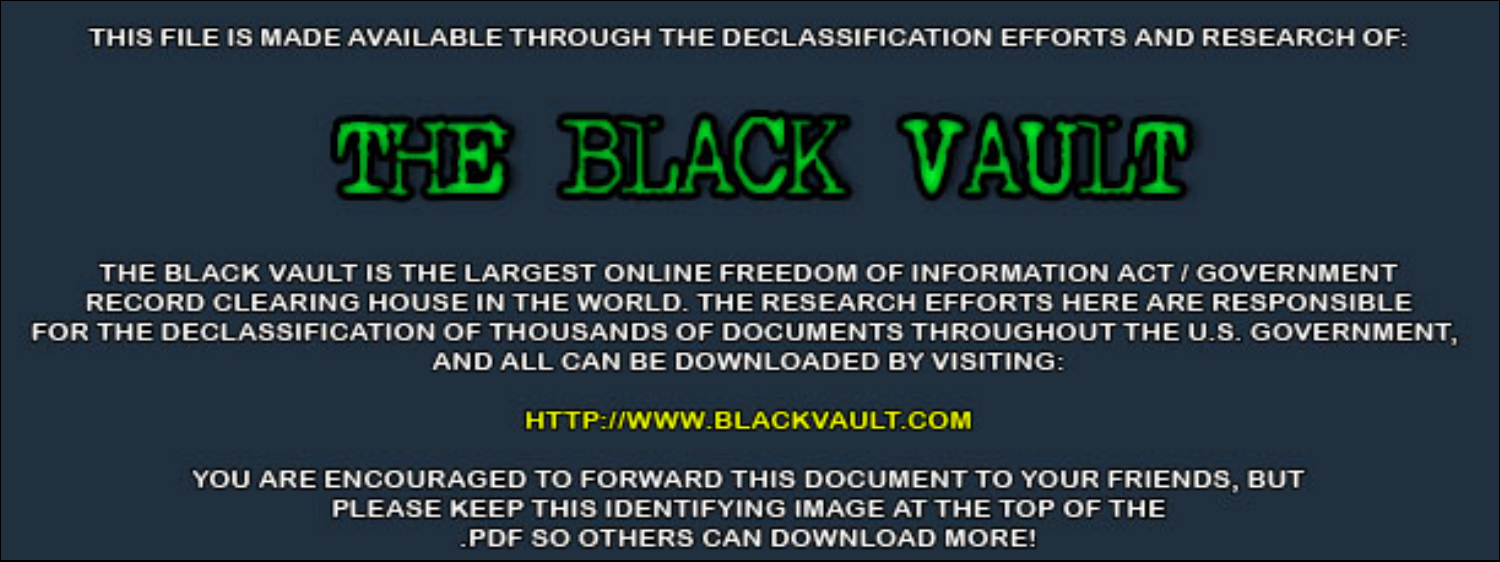## **(U) Cryptologic Almanac 50th Anniversary Series**

## **lS1fst}-The First Round: NSA's Effort against International Terrorism in the 19705**

(U) As far back as the late 19th century, terrorism has been the tool used by many national, ethnic, political, or religious groups or movements to further their aims. Historical examples include the Irish Republican Army (known once as the Irish Republican Brotherhood), the Serbian Black Hand, and the Zionist Irgun Zvai Leumi, and a variety of anarchist groups. However, there is a problem of perception. No doubt that many movements have committed acts that can be interpreted as "terrorist." More often, though, criteria, such as politics, propaganda, and ethnic or religious sympathies, were more important when it came to labeling a group terrorist. One important characteristic of these many groups was that usually they confined their terrorist acts within the borders of the nation or territory in which they existed, and that national military or security forces dealt with them, if not always successfully.

(U) However, by the early 1970s, terrorism had gone international. This change was due probably to a number of changes in the political climate, advances in technology, and the perception by terrorist groups that acts committed outside their country would attract attention to their cause and pressure their opponents into concessions. The number of terrorist incidents nearly doubled from 1968 to 1970. Thereafter they grew by 25 percent each year until 1972. In that year occurred one of the most infamous acts of international terrorism - the seizure of Israeli athletes at the Munich Olympics by members of the Palestinian Black September group. Terrorists from many countries now moved across borders to carry out acts of violence. Groups as diverse as the Japanese Red Army, the IRA, the Basque separatist ETA, the Italian Red Brigade, and numerous Palestinian groups carried out attacks all over the world.

(TSA'8I) NSA was slow to take up the problem, and its overall approach was rather haphazard. The reason usually given was that the nature of the terrorist SIGINT target was unusual and that it defined the resulting NSA organizational response. In terms of traditional SIGINT, terrorist communications were different than the conventional military or dedicated communications systems. So NSA was confronted with the prospect of picking out the needles of terrorist transmissions in the haystack o

But the volume of traffic was so high, and the nature of terrorist communications so subtle that finding anything transmitted by terrorists was problematic. Another SIGINT source, the communications of

| Declassified and approved for |                 |
|-------------------------------|-----------------|
| ∤elease by NSA on 05-12-2009∥ | $EO$ 1.4. $(c)$ |
| bursuant to E.O. 12958, as l  |                 |
| amended. MDR 58615-           |                 |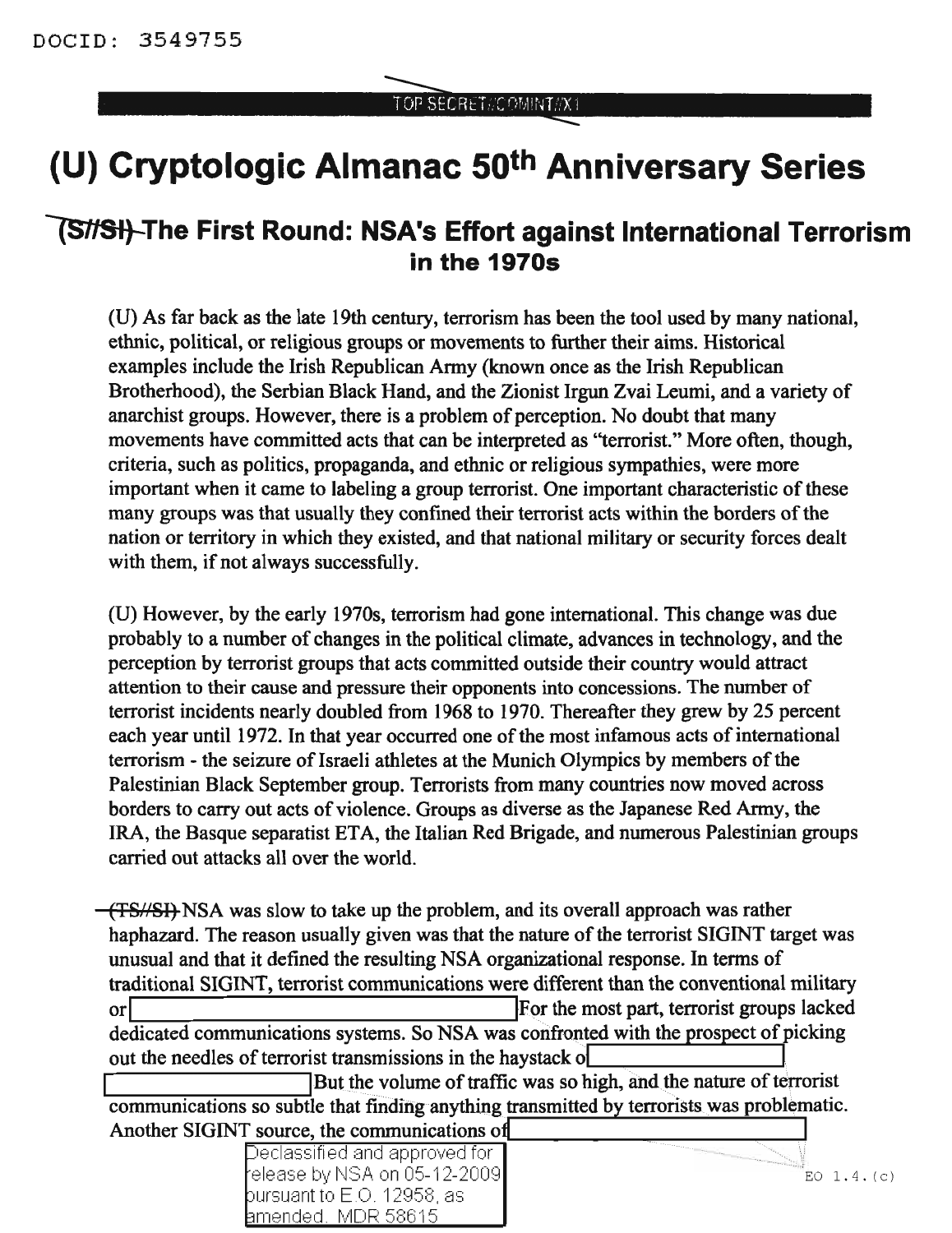organizations was not usually helpful. Information gathered from these sources was mixed in with unverifiable rumors, speculation, and just plain wrong data. Some observers pejoratively called these sources "COMINT HUMINT."

**TS**/SH. The difficult collection problem also defined the NSA's organizational response. Traditionally, NSA analytic centers were organized around emitter types and deftned target entities. In A Group, this approach could be fine tuned to the point where various communications modes of a single unit, such as  $\sqrt{1 + |x|}$  were analyzed (and usually reported) by separate teams within a branch. In the G Group of the 1970s, a county's internal communications usually were handled in a completely separate division from one that analyzed its  $\Box$  complex. However, the target represented a difficult organizational problem. In some cases where a country's  $\sqrt{1 + \frac{1}{\sqrt{1 + \frac{1}{\sqrt{1 + \frac{1}{\sqrt{1 + \frac{1}{\sqrt{1 + \frac{1}{\sqrt{1 + \frac{1}{\sqrt{1 + \frac{1}{\sqrt{1 + \frac{1}{\sqrt{1 + \frac{1}{\sqrt{1 + \frac{1}{\sqrt{1 + \frac{1}{\sqrt{1 + \frac{1}{\sqrt{1 + \frac{1}{\sqrt{1 + \frac{1}{\sqrt{1 + \frac{1}{\sqrt{1$ problem could be assigned to the appropriate target analytic desk. However, some targets, such as international trade and finance, resisted this easy categorization. In 1973 G Group established a division-level organization, G77, titled, "Designated Topics." These included<br>nuclear proliferation, **the act of the Contract Contract of the Contract of Topics** and international finance. Within the division, a branch, G772, was organized to handle some special projects, one of which was international terrorism.

(TSHSI) G77 had no collection targets and resources of its own. Analysis and reporting were difficult because intercepted terrorist transmissions often Were collected from sources such as  $\blacksquare$ COMINT sources belonged to other G Group offices. These offices would have to approve any G77 reporting based on their sources. This situation probably hampered G772's overall productivity. By 1976, probably as part of the general NSA post-Vietnam retrenchment, G77 was cut back and the terrorism problem was dropped. The effort was not a complete wash, though. A few successes were claimed. In 1973 a against Israeli offices and property in New York City was thwarted by ajoint-NSA-CIA-FBI effort. In 1974 a plot to assassinate Secretary of State Henry Kissinger during a visit to Damascus, Syria, was broken up

was sent to the Secret Service detail. Secretary Kissinger's itinerary was changed while Syrian police found a bomb on the original route. Also,  $\blacksquare$   $\blacksquare$   $\blacksquare$   $\blacksquare$   $\blacksquare$   $\blacksquare$ on which a number of terrorist groups could be heard, were being exploited regularly by G6 analysts, and this source provided much information on their activity.

(T8NSI) In 1976 a new organization, GIl, the Synthesis Reporting Division, started publishing a weekly Summary of International Terrorist Activity (SITA). This reporting vehicle culled all G Group reports for items dealing with terrorist activity. The SITA continued into the early 1990s. Interestingly, the SITA excluded terrorist tactics used by  $l$  liberation movements  $l$  It also  $l$ excluded From the contract of the contract of the contract of the contract of the contract of the contract of the contract of the contract of the contract of the contract of the contract of the contract of the contract of SITA series, an interesting trend in terrorist activity in the later years of the 1970s was that many terrorist acts were directed against so-called moderate Arab countries